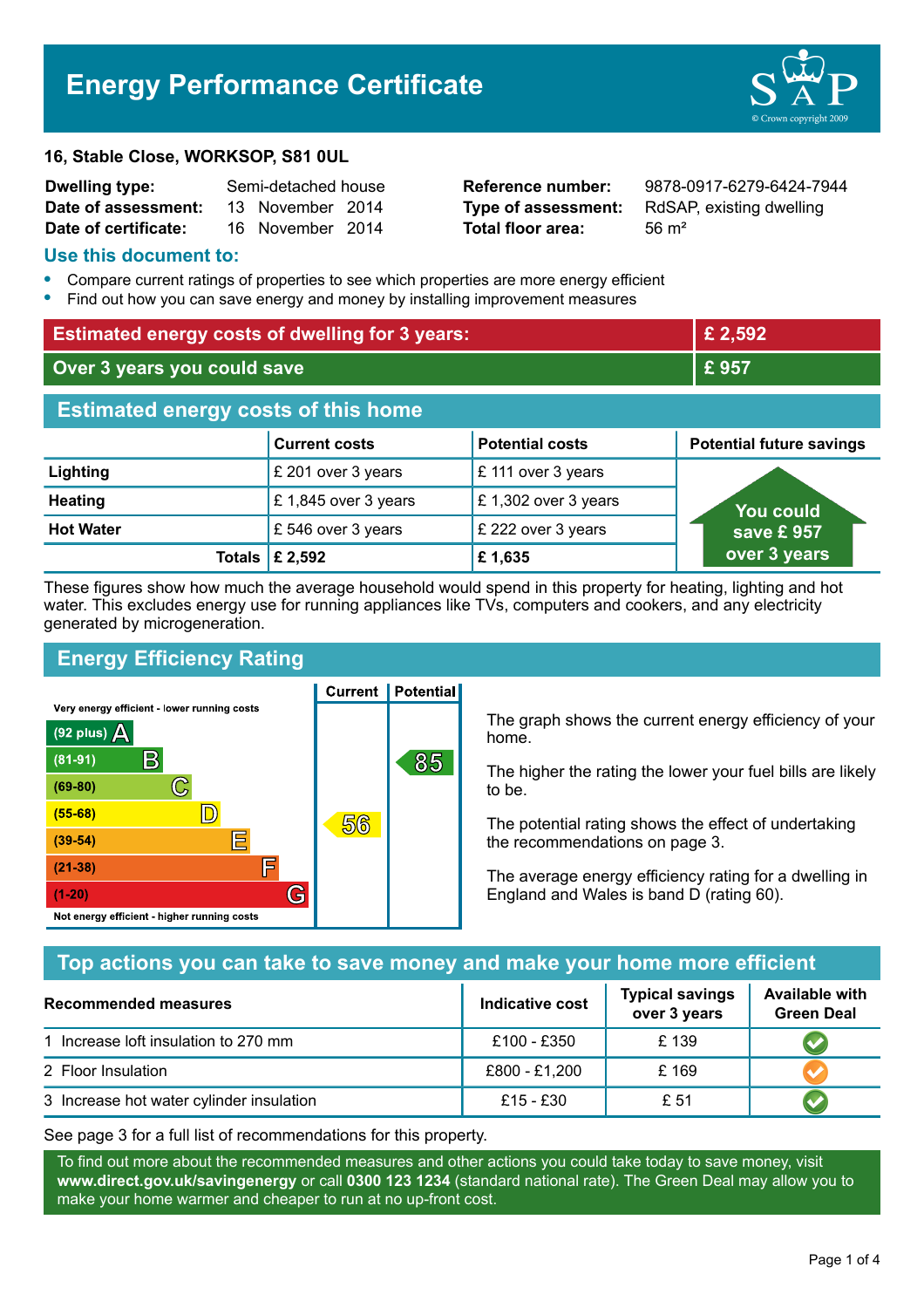## **Summary of this home's energy performance related features**

| <b>Element</b>        | <b>Description</b>                          | <b>Energy Efficiency</b> |
|-----------------------|---------------------------------------------|--------------------------|
| Walls                 | Cavity wall, as built, insulated (assumed)  | ★★★★☆                    |
| Roof                  | Pitched, 50 mm loft insulation              | ★★☆☆☆                    |
| Floor                 | Suspended, no insulation (assumed)          |                          |
| Windows               | Fully double glazed                         | ★★★☆☆                    |
| Main heating          | Boiler and radiators, mains gas             | ★★★★☆                    |
| Main heating controls | Programmer and room thermostat              | ★★★☆☆                    |
| Secondary heating     | Room heaters, electric                      |                          |
| Hot water             | From main system                            | ★★★☆☆                    |
| Lighting              | Low energy lighting in 20% of fixed outlets | ★★☆☆☆                    |

Current primary energy use per square metre of floor area: 320 kWh/m² per year

The assessment does not take into consideration the physical condition of any element. 'Assumed' means that the insulation could not be inspected and an assumption has been made in the methodology based on age and type of construction.

## **Low and zero carbon energy sources**

Low and zero carbon energy sources are sources of energy that release either very little or no carbon dioxide into the atmosphere when they are used. Installing these sources may help reduce energy bills as well as cutting carbon. There are none provided for this home.

## **Opportunity to benefit from a Green Deal on this property**

The Green Deal may enable owners and occupiers to make improvements to their property to make it more energy efficient. Under a Green Deal, the cost of the improvements is repaid over time via a credit agreement. Repayments are made through a charge added to the electricity bill for the property. To see which improvements are recommended for this property, please turn to page 3. You can choose which improvements you want to install and ask for a quote from an authorised Green Deal provider. They will organise installation by an authorised Green Deal installer. If you move home, the responsibility for paying the Green Deal charge under the credit agreement passes to the new electricity bill payer.

For householders in receipt of income-related benefits, additional help may be available.

To find out more, visit **www.direct.gov.uk/savingenergy** or call **0300 123 1234**.

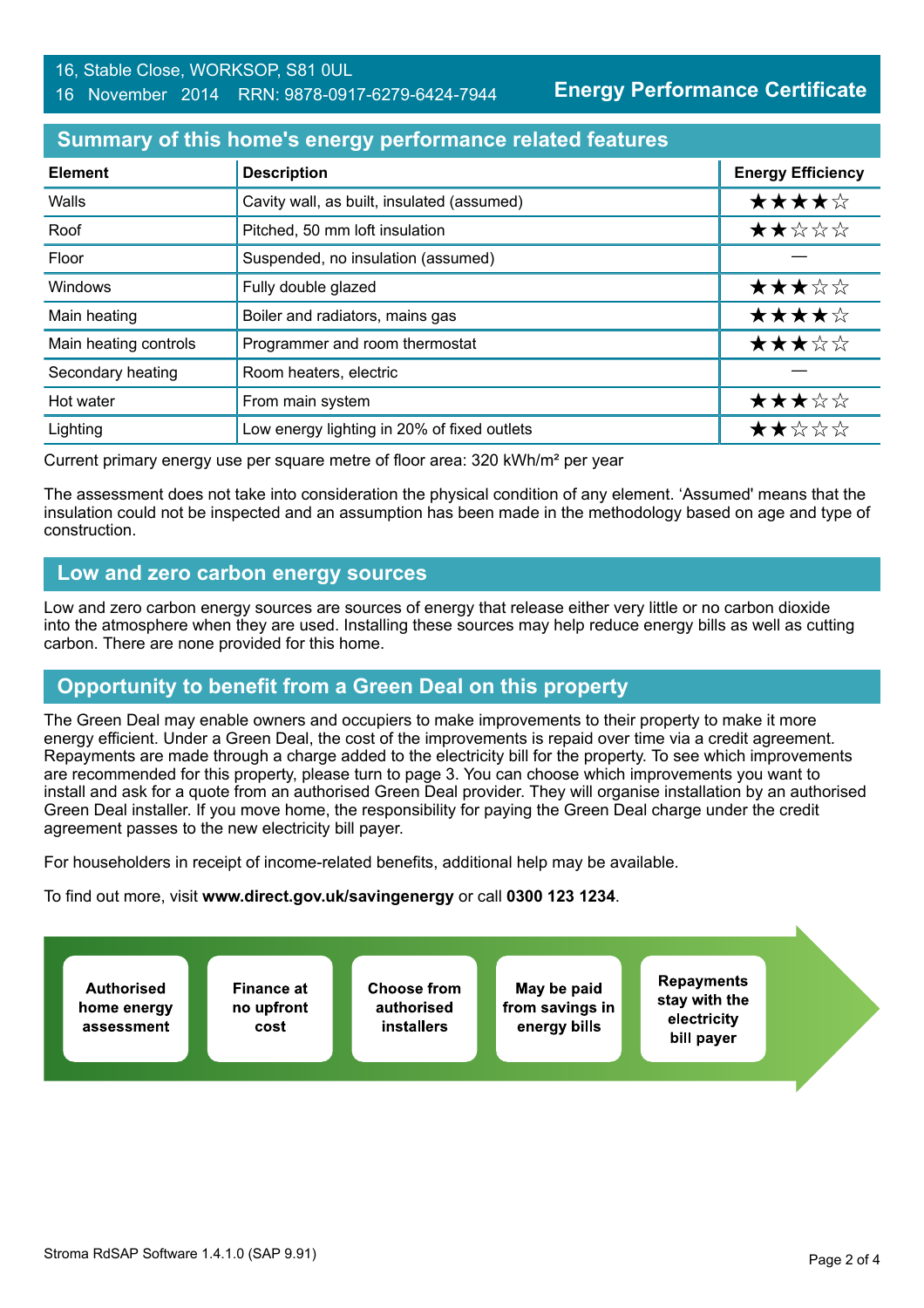#### 16, Stable Close, WORKSOP, S81 0UL 16 November 2014 RRN: 9878-0917-6279-6424-7944

## **Recommendations**

The measures below will improve the energy performance of your dwelling. The performance ratings after improvements listed below are cumulative; that is, they assume the improvements have been installed in the order that they appear in the table. Further information about the recommended measures and other simple actions you could take today to save money is available at **www.direct.gov.uk/savingenergy**. Before installing measures, you should make sure you have secured the appropriate permissions, where necessary. Such permissions might include permission from your landlord (if you are a tenant) or approval under Building Regulations for certain types of work.

Measures with a green tick  $\bullet$  are likely to be fully financed through the Green Deal since the cost of the measures should be covered by the energy they save. Additional support may be available for homes where solid wall insulation is recommended. If you want to take up measures with an orange tick  $\bullet$ , be aware you may need to contribute some payment up-front.

| <b>Recommended measures</b>                        | <b>Typical savings</b><br><b>Indicative cost</b><br>per year |       | <b>Rating after</b><br>improvement | <b>Green Deal</b><br>finance |
|----------------------------------------------------|--------------------------------------------------------------|-------|------------------------------------|------------------------------|
| Increase loft insulation to 270 mm                 | £100 - £350                                                  | £46   | <b>D58</b>                         |                              |
| <b>Floor Insulation</b>                            | £800 - £1,200                                                | £ 56  | <b>D61</b>                         |                              |
| Increase hot water cylinder insulation             | £15 - £30                                                    | £ 17  | <b>D62</b>                         |                              |
| Low energy lighting for all fixed outlets          | £40                                                          | £ 24  | <b>D63</b>                         |                              |
| Heating controls (thermostatic radiator<br>valves) | £350 - £450                                                  | £ 23  | <b>D64</b>                         |                              |
| Replace boiler with new condensing<br>boiler       | £2,200 - £3,000                                              | £ 117 | C70                                |                              |
| Solar water heating                                | £4,000 - £6,000                                              | £ 36  | C71                                |                              |
| Solar photovoltaic panels, 2.5 kWp                 | £9,000 - £14,000                                             | £ 248 | <b>B84</b>                         |                              |
| Wind turbine                                       | £1,500 - £4,000                                              | £ 21  | <b>B85</b>                         |                              |

#### **Alternative measures**

There are alternative measures below which you could also consider for your home.

- **•** Biomass boiler (Exempted Appliance if in Smoke Control Area)
- **•** Air or ground source heat pump
- **•** Micro CHP

## **Choosing the right package**

Visit **www.epcadviser.direct.gov.uk**, our online tool which uses information from this EPC to show you how to save money on your fuel bills. You can use this tool to personalise your Green Deal package. **Public services all in one place** provided by a public services all in one place

| <b>Green Deal package</b>          | <b>Typical annual savings</b> |  |
|------------------------------------|-------------------------------|--|
| Loft insulation                    | Total savings of £63          |  |
| Hot water cylinder insulation      |                               |  |
| Electricity/gas/other fuel savings | £8/£55/£0                     |  |



You could finance this package of measures under the Green Deal. It could **save you £63 a year** in energy costs, based on typical energy use. Some or all of this saving would be recouped through the charge on your bill.